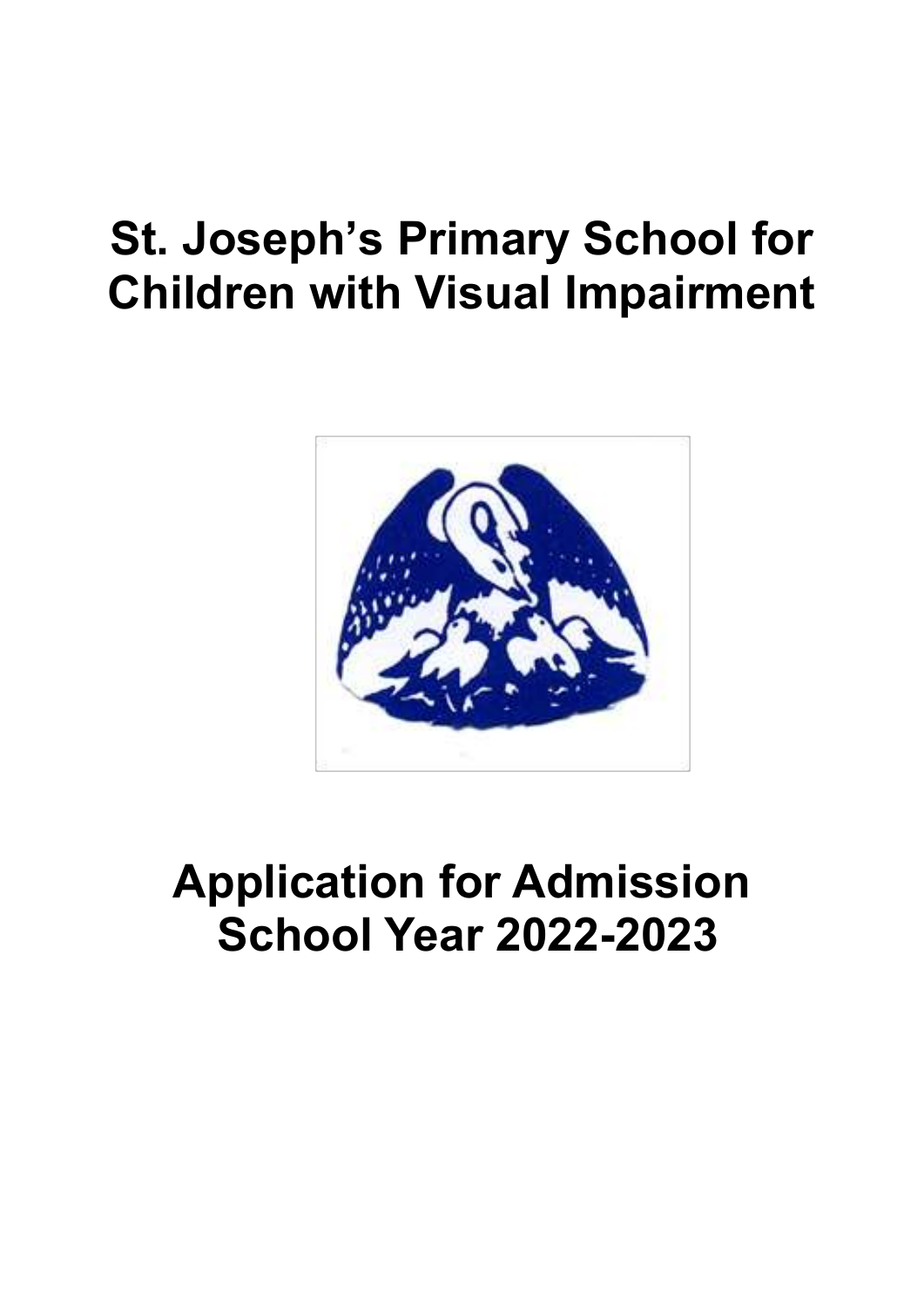### **General Information**

St. Joseph's Primary School for Children with Visual Impairment is a special national school. It provides education exclusively for children who have a visual impairment that cannot be corrected satisfactorily by wearing glasses or contact lenses and for whom visual impairment is their primary barrier to learning. Places will be offered to children who have a recommendation for enrolment at St. Joseph's from a Visiting Teacher for Visual Impairment and who meet the criteria, as outlined in our Admissions Policy, except where:

- the school is oversubscribed or
- a parent/ quardian fails to confirm acceptance of the school's code of behaviour and intent to support their child in complying with this code.

The school's Code of Behaviour can be found at the back of this Form.

Applications and decision dates for admission to Junior Infants or a Junior MDVI Class in school year 2021-2022 are published in the Annual Admission Notice on our website. Decisions on late admissions will be in accordance with the Admission Policy. Completed forms and enclosures should be received at the address below on or before: **Thursday, 27 th January 2022**

Principal, St. Joseph's Primary School for Children with Visual Impairment, Gracepark Road, Drumcondra, Dublin, D09C803.

For enquiries, please contact the Principal, Gwenda Johnson, at: 01 8373696

### **Data Protection**

St Joseph's Primary VI will comply with Data Protection requirements and will securely store, in locked facilities within the school building, all documentation relating to your child's application. By submitting this Application Form, you agree to relevant details being shared with ChildVision Multi-Disciplinary Team (MDT), the National Council for Special Education (NCSE), Dept. of Education School Transport Section, Bus Éireann School Transport, other relevant sections of Dept. of Education and other agencies, as required by law.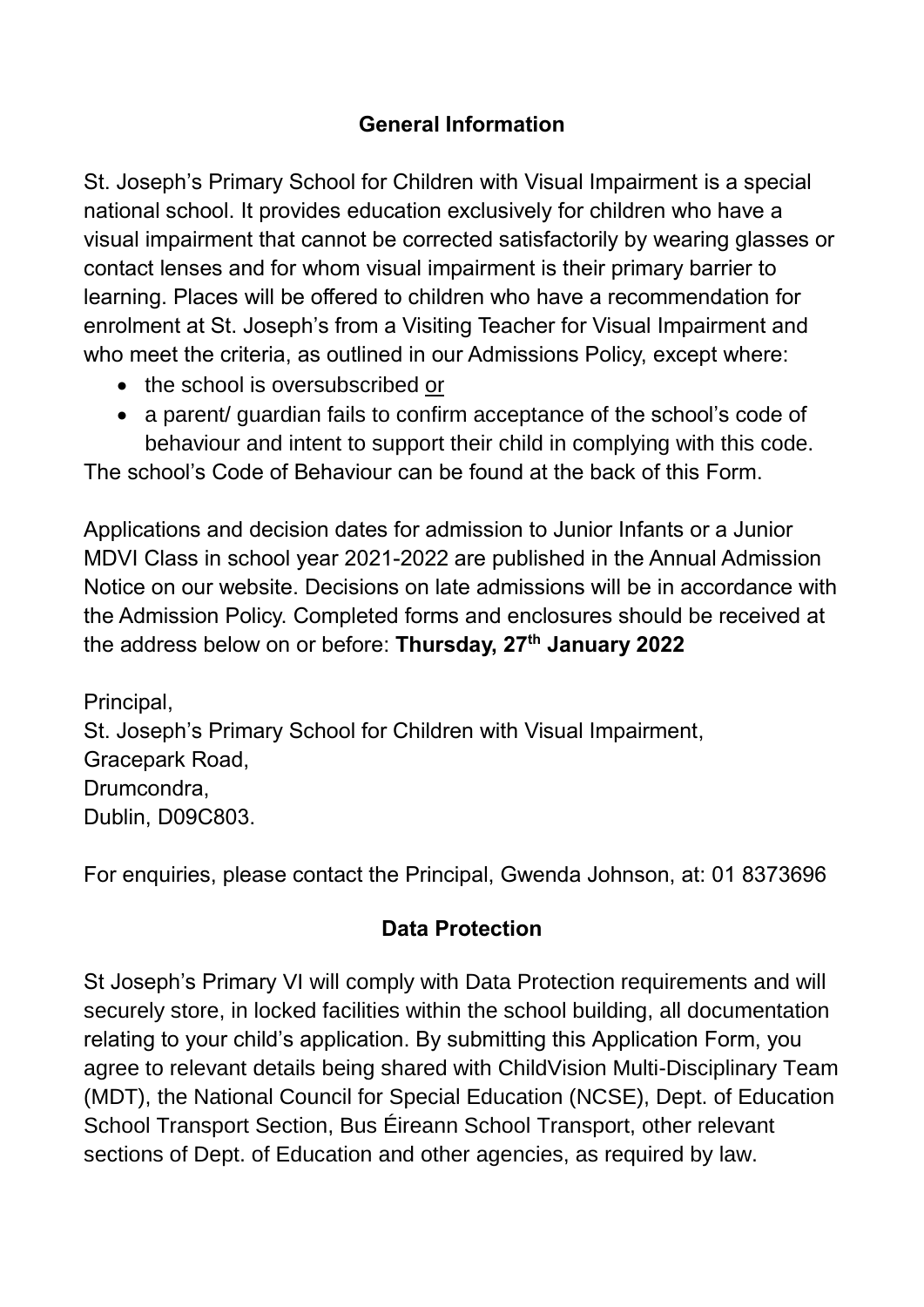# **Section 1: Details of Applicant**

| (If Catholic and you would like your child, where possible, to prepare for and receive First Holy | Communion/Confirmation within the school community, please include copy of Baptismal Cert.) |  |  |
|---------------------------------------------------------------------------------------------------|---------------------------------------------------------------------------------------------|--|--|
| <b>Child lives with:</b> Both Parents $\Box$ Mum $\Box$ Dad $\Box$                                |                                                                                             |  |  |
|                                                                                                   | Guardian $\Box$ Foster Family $\Box$ (Please tick as relevant)                              |  |  |
| Parent 1/ Guardian - Name and Contact Details:                                                    |                                                                                             |  |  |
|                                                                                                   |                                                                                             |  |  |
|                                                                                                   |                                                                                             |  |  |
|                                                                                                   |                                                                                             |  |  |
|                                                                                                   |                                                                                             |  |  |
| <b>Parent 2 – Name/s and Contact Details:</b>                                                     |                                                                                             |  |  |
|                                                                                                   |                                                                                             |  |  |
|                                                                                                   |                                                                                             |  |  |
|                                                                                                   |                                                                                             |  |  |
|                                                                                                   |                                                                                             |  |  |
|                                                                                                   |                                                                                             |  |  |
| (If relevant) Foster Family - Names and Contact Details:                                          |                                                                                             |  |  |
|                                                                                                   |                                                                                             |  |  |
|                                                                                                   |                                                                                             |  |  |
|                                                                                                   |                                                                                             |  |  |
|                                                                                                   |                                                                                             |  |  |
|                                                                                                   |                                                                                             |  |  |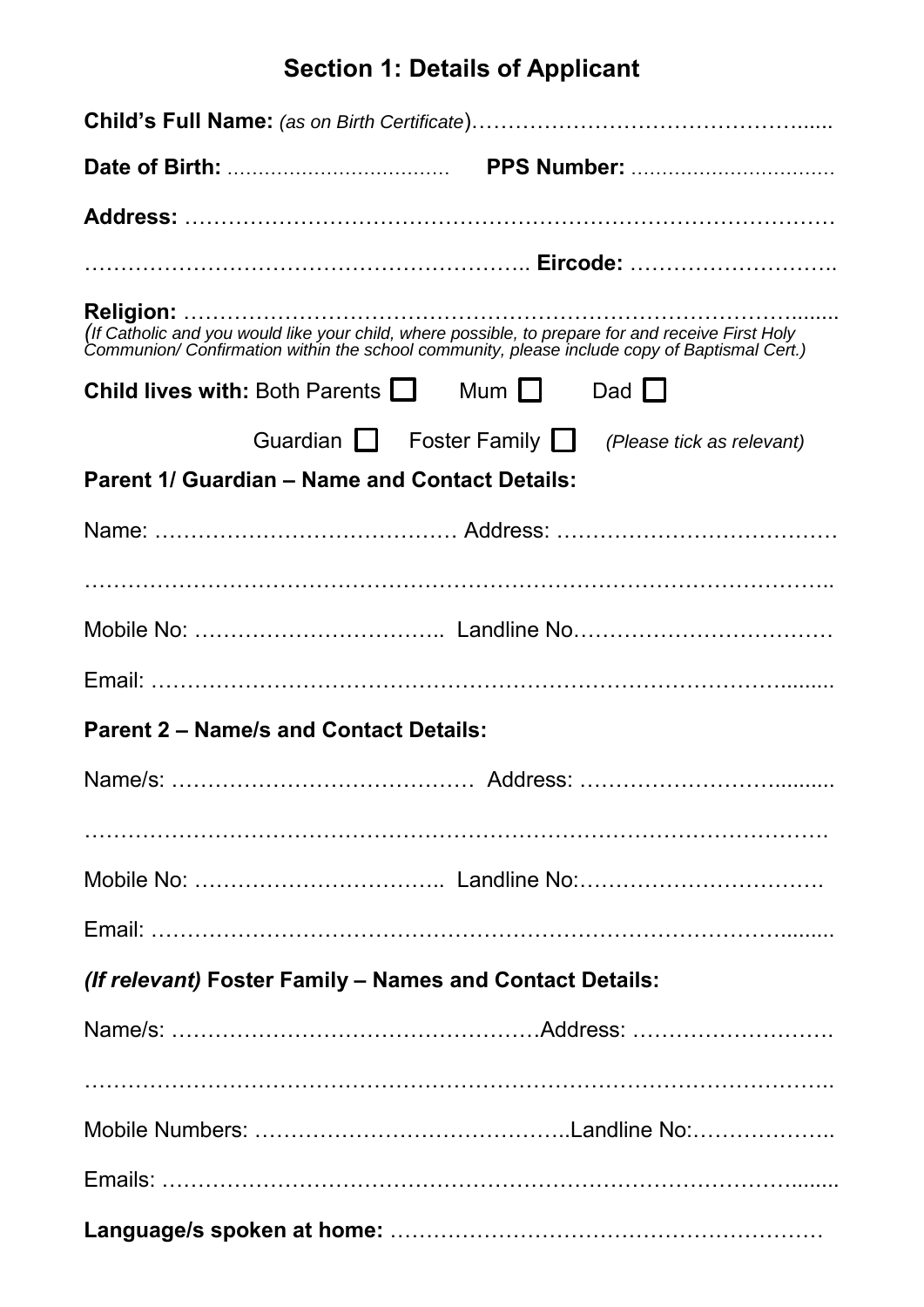# **Section 2: Visual Impairment**

**An official letter from an ophthalmologist** stating a full diagnosis of the nature and cause of your son/daughter's visual impairment must be sent with this application. Details which should be included in the letter are:

| a. Name of Eye Condition/Cause of Visual Impairment<br>b. Distance Visual Acuity – with correction<br>c. Near Visual Acuity – with correction<br>d. Visual Field<br>e. Prognosis if known |
|-------------------------------------------------------------------------------------------------------------------------------------------------------------------------------------------|
| Please also provide the following information:                                                                                                                                            |
| At what age was your son/ daughter's visual impairment discovered?                                                                                                                        |
|                                                                                                                                                                                           |
|                                                                                                                                                                                           |
|                                                                                                                                                                                           |
|                                                                                                                                                                                           |
| Does he/she use glasses or any other low vision aid e.g. handheld magnifier?<br>If yes, what type?                                                                                        |
|                                                                                                                                                                                           |

Any other information about vision you feel is relevant: …………………………

………………………………………………………………………………………….

# **Section 3: General Development, Health and Medical**

*(These questions are asked to ensure awareness of your child's support needs)*

Has any additional disability been diagnosed? (e.g. hearing/ physical/ learning disability/ autism/ ADHD) If yes, please give details.

………………………………………………………………………………………….

………………………………………………………………………………………….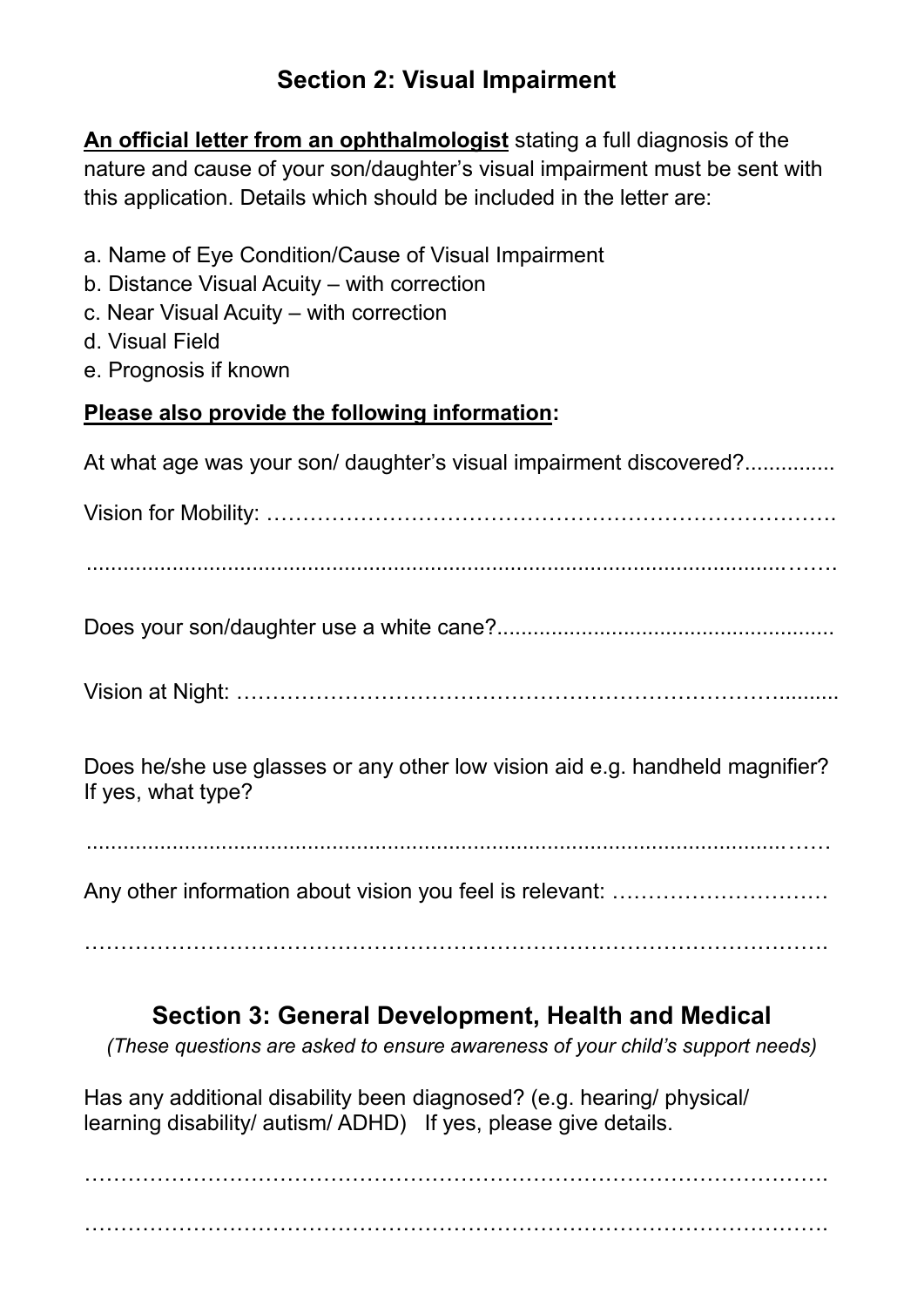| walk with assistance? $\Box$<br>Does your child walk independently? $\Box$<br>use a walker? $\Box$ use a wheelchair? $\Box$<br>(please tick relevant box) |
|-----------------------------------------------------------------------------------------------------------------------------------------------------------|
| Does your child vocalise? $\Box$ use some words? $\Box$ use sentences? $\Box$                                                                             |
|                                                                                                                                                           |
|                                                                                                                                                           |
|                                                                                                                                                           |
|                                                                                                                                                           |
|                                                                                                                                                           |
|                                                                                                                                                           |
|                                                                                                                                                           |
| Any special medications, (e.g. for epilepsy), or medical procedures (e.g.<br>suctioning), needed during school day? (Please provide full details)         |
|                                                                                                                                                           |
| Any behavioural difficulties, e.g. self-harm, shouting, aggression? (Details please)                                                                      |
|                                                                                                                                                           |
| Any sensory processing difficulties of which you are aware, e.g. hyper<br>sensitivity to sounds, smells, textures? (Please provide details)               |
|                                                                                                                                                           |
|                                                                                                                                                           |
|                                                                                                                                                           |

# **Section 4: Family Doctor and Other Support Services**

Name and Address of Family Doctor: …………………………………………………….. …………………………………………………………………………………………………. Family Doctor's Telephone No…………………………………………………..................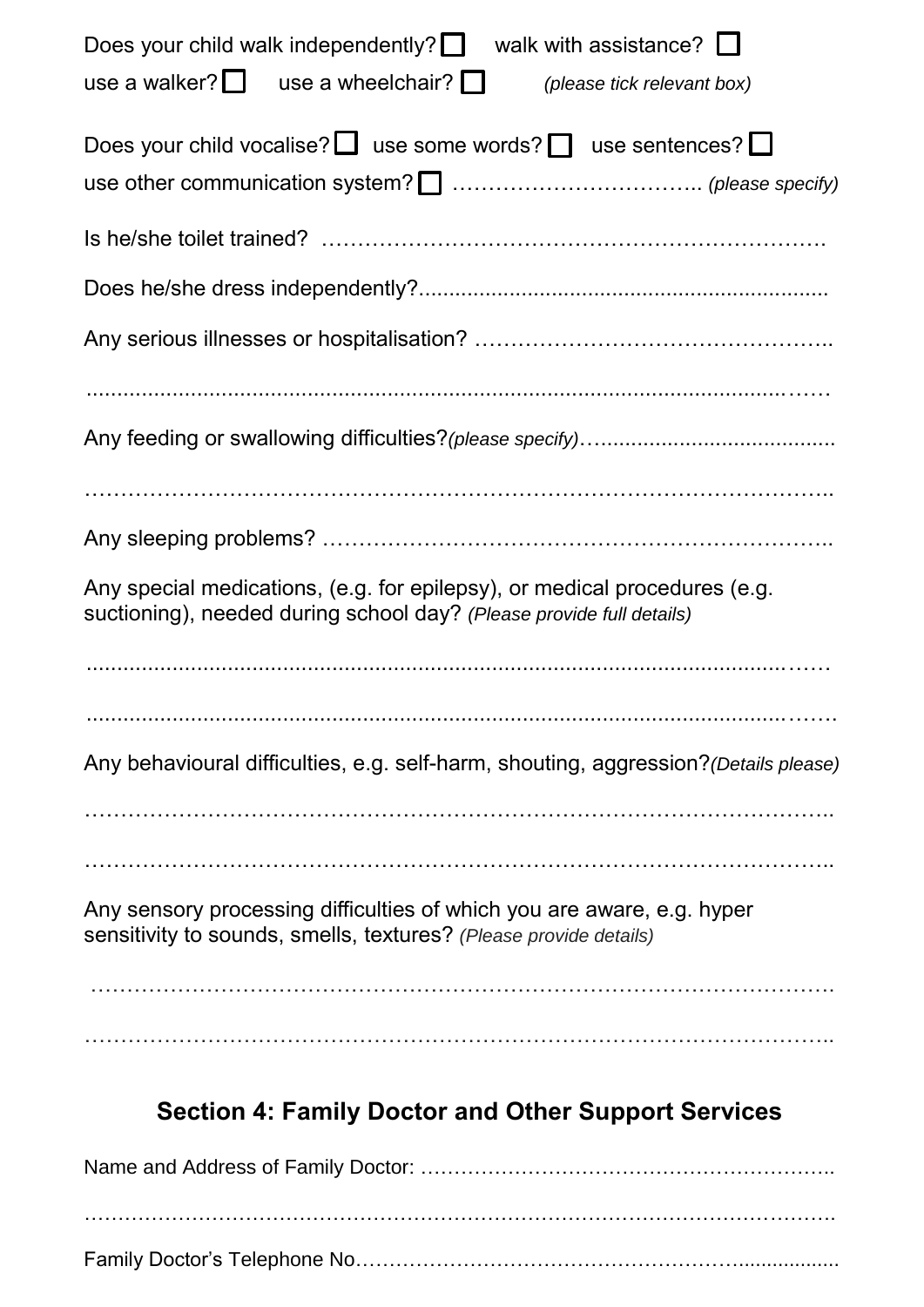Details of Services used by your son/daughter, e.g. ChildVision, Early Intervention Team, Enable Ireland, Central Remedial Clinic, St. Michael's House, etc.

| <b>Service Provider</b> | <b>Services Received</b> | <b>Contact Name</b> |
|-------------------------|--------------------------|---------------------|
|                         |                          |                     |
|                         |                          |                     |
|                         |                          |                     |
|                         |                          |                     |
|                         |                          |                     |
|                         |                          |                     |

## **Section 5: Educational History**

#### **Visiting Teacher Service:**

#### **PLEASE NOTE:** *A recommendation for enrolment from your local Visiting Teacher for Visual Impairment is required unless your child's psychology report has a clear recommendation for enrolment at St. Joseph's due to visual impairment.*

Is your child on the caseload of a Visiting Teacher for the Visually Impaired (VTVI)? If yes, please give name:…………………………………………………………………….

Has VTVI provided a letter of recommendation for enrolment at St. Joseph's?...........

Is your child on the caseload of a Visiting Teacher for the Hearing Impaired? If yes, please give name:…………………………………………………………………….

### **Pre-School:**

| Attending now? YES  NO  NO Number of Days per Week:                                                                                                                                                                                                                                                                                                                                                                                         |  |
|---------------------------------------------------------------------------------------------------------------------------------------------------------------------------------------------------------------------------------------------------------------------------------------------------------------------------------------------------------------------------------------------------------------------------------------------|--|
|                                                                                                                                                                                                                                                                                                                                                                                                                                             |  |
|                                                                                                                                                                                                                                                                                                                                                                                                                                             |  |
|                                                                                                                                                                                                                                                                                                                                                                                                                                             |  |
| <b>Other Primary School:</b> (if applicable)                                                                                                                                                                                                                                                                                                                                                                                                |  |
|                                                                                                                                                                                                                                                                                                                                                                                                                                             |  |
| $\begin{minipage}{0.5\textwidth} \begin{tabular}{ l l l } \hline \multicolumn{1}{ l l l } \hline \multicolumn{1}{ l l } \multicolumn{1}{ l } \multicolumn{1}{ l } \multicolumn{1}{ l } \multicolumn{1}{ l } \multicolumn{1}{ l } \multicolumn{1}{ l } \multicolumn{1}{ l } \multicolumn{1}{ l } \multicolumn{1}{ l } \multicolumn{1}{ l } \multicolumn{1}{ l } \multicolumn{1}{ l } \multicolumn{1}{ l } \multicolumn{1}{ l } \multicolumn$ |  |
|                                                                                                                                                                                                                                                                                                                                                                                                                                             |  |
|                                                                                                                                                                                                                                                                                                                                                                                                                                             |  |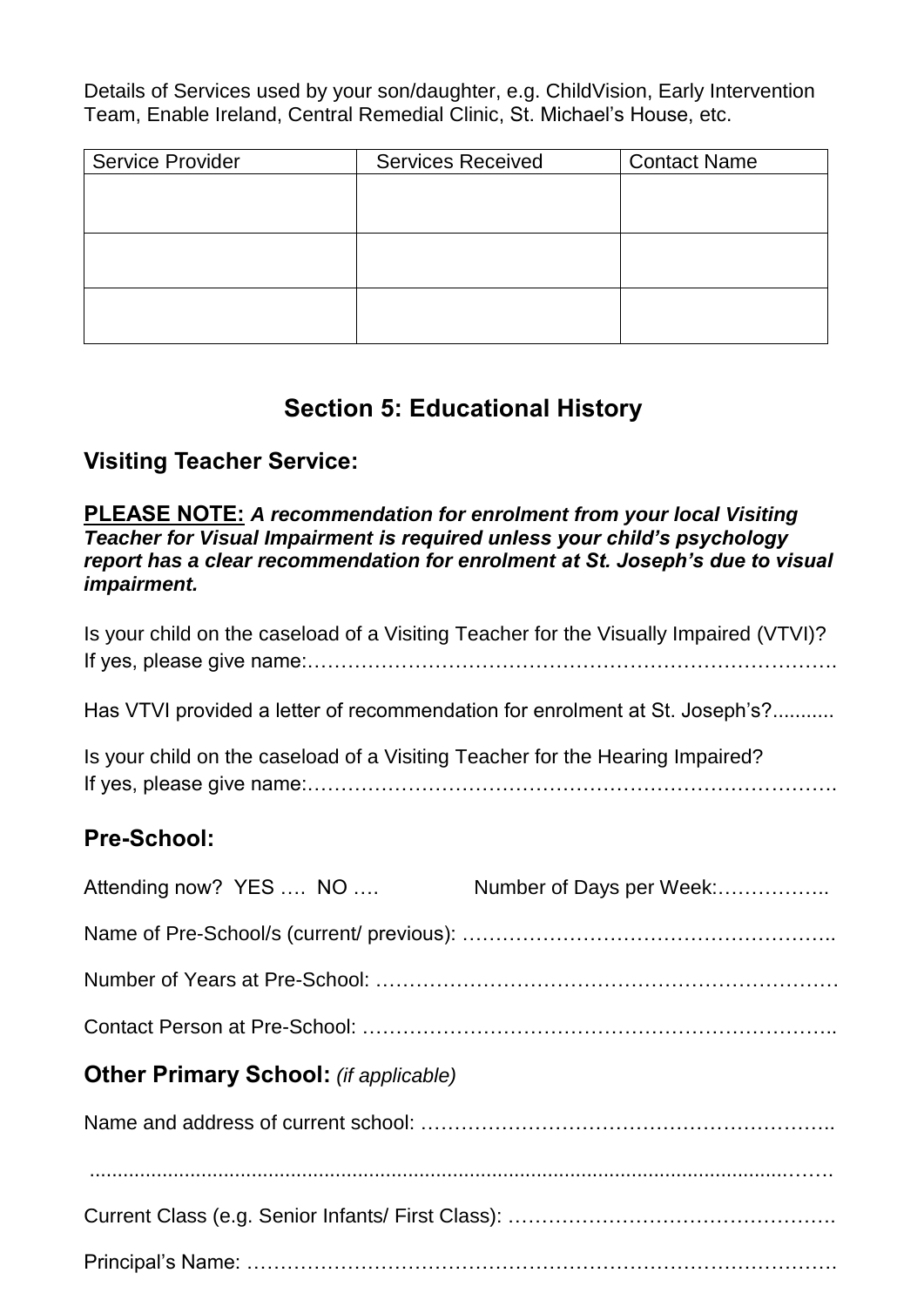# **Section 6: Other Information**

# **Checklist**

# **Please submit the following documents with this application**

| $\triangleright$ Copy of Birth Certificate                                                                                                                                                                                                            |  |
|-------------------------------------------------------------------------------------------------------------------------------------------------------------------------------------------------------------------------------------------------------|--|
| <b>Official Diagnosis of Visual Impairment</b><br>➤                                                                                                                                                                                                   |  |
| Letter of Recommendation for Enrolment<br>≻<br>from Visiting Teacher for Visual Impairment<br>(may not be required if there is a recommendation for enrolment<br>at St Joseph's on grounds of visual impairment in accompanying<br>psychology report) |  |
| <b>Psychological Report</b> (required unless child is<br>➤<br>referred by Visiting Teacher for VI from mainstream school<br>and has no known behaviour difficulty)                                                                                    |  |
| $\triangleright$ Medical Diagnosis of any additional disability/condition                                                                                                                                                                             |  |
| <b>Copies of any recent Therapy Reports</b>                                                                                                                                                                                                           |  |
| - Speech and Language Therapy                                                                                                                                                                                                                         |  |
| - Occupational Therapy                                                                                                                                                                                                                                |  |
| - Physiotherapy                                                                                                                                                                                                                                       |  |
| ≻ Pre-School Report or most Recent School Report                                                                                                                                                                                                      |  |
| <b>Copy of Baptismal Certificate (if applicable)</b>                                                                                                                                                                                                  |  |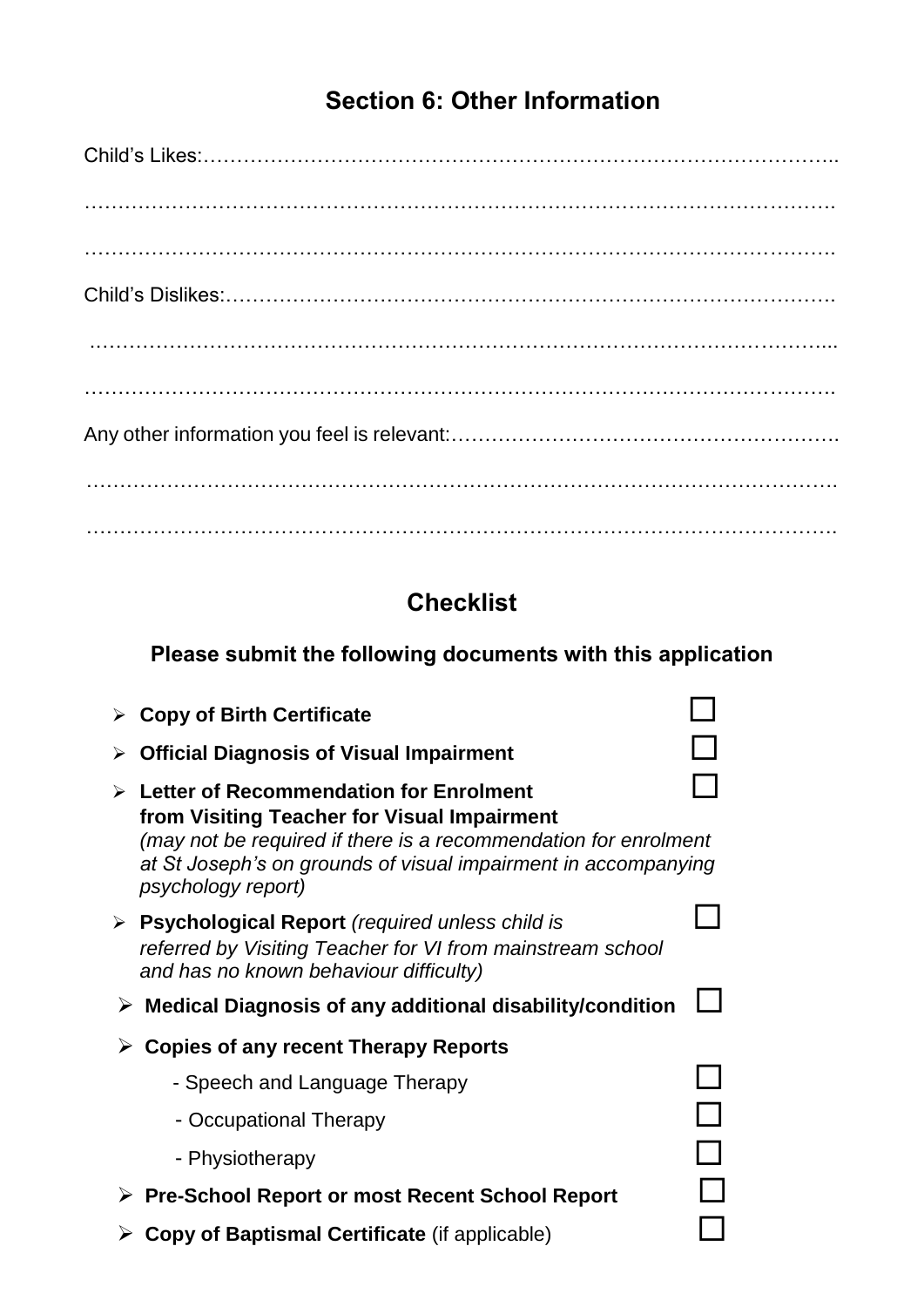

# **Code of Behaviour**

Younger children, as able, will be taught the six 'Golden Rules' and older children will be taught the **'FRESH' values.** '**FRESH'** stands for **Fair; Respectful; Engaging; Safe; Honest.** Our aim at St. Joseph's is to promote these values throughout the whole school community: management, staff, children, parents and all other stakeholders.

Adults within the school community are expected to model FRESH values to the children and to each other. Parents are asked to cooperate with teachers in implementing this code. 

#### **General Behaviour Code at St. Joseph's Primary VI**

Pupils should make every effort to:

- Attend school daily, unless not well enough to do so
- Be kind, polite and respectful to all
- Follow instructions given by all school staff who work with them, including teachers, SNAs, and bus escorts; and ChildVision therapists/ nurses who work with them too.
- Wear glasses or use low vision aids which may have been issued
- Give their best effort to all school activities
- Respect school property, other people's property and the environment
- Wear and have pride in the school uniform exceptions for those with sensory issues.
- Do homework set by teachers, where relevant

As appropriate, teachers agree additional class rules with pupils, based on the Golden Rules and FRESH values. Specific rules for the school yard, corridors and for 'out and about' times are part of our code of behaviour too.

#### **Sanctions**

The school operates a policy of partnership with all parties to promote a positive attitude towards school and learning. However, on very rare occasions it may be necessary to apply sanctions for inappropriate behaviour. This includes verbal warnings, temporary separation from peers, loss of privileges, short-term placement in other classes and conduct sheets. In cases of on-going failure to follow the positive behaviour code, parents may be invited to meet with the Principal and Chairperson of the Board of Management.

For gross misdemeanours, immediate suspension may be necessary to facilitate a full investigation. Sanctions and application of this code are tailored according to the additional support needs of individual pupils.

Enrolling your son/daughter in the school implies that you are in full agreement with the above Code and will support the school in its implementation. Please sign below.

| I agree to support the school in its implementation of the above code. |  |  |
|------------------------------------------------------------------------|--|--|

Signed:\_\_\_\_\_\_\_\_\_\_\_\_\_\_\_\_\_\_ and \_\_\_\_\_\_\_\_\_\_\_\_\_\_\_\_\_\_\_\_(Parent/s or Guardians)

\_\_\_\_\_\_\_\_\_\_\_\_\_\_\_\_\_\_\_\_\_\_\_\_\_\_\_\_\_\_\_\_\_\_\_\_\_\_\_\_\_\_\_\_\_\_\_\_\_\_\_\_\_\_\_\_\_\_\_\_\_\_\_\_\_\_\_

| Date: |  |
|-------|--|
|       |  |